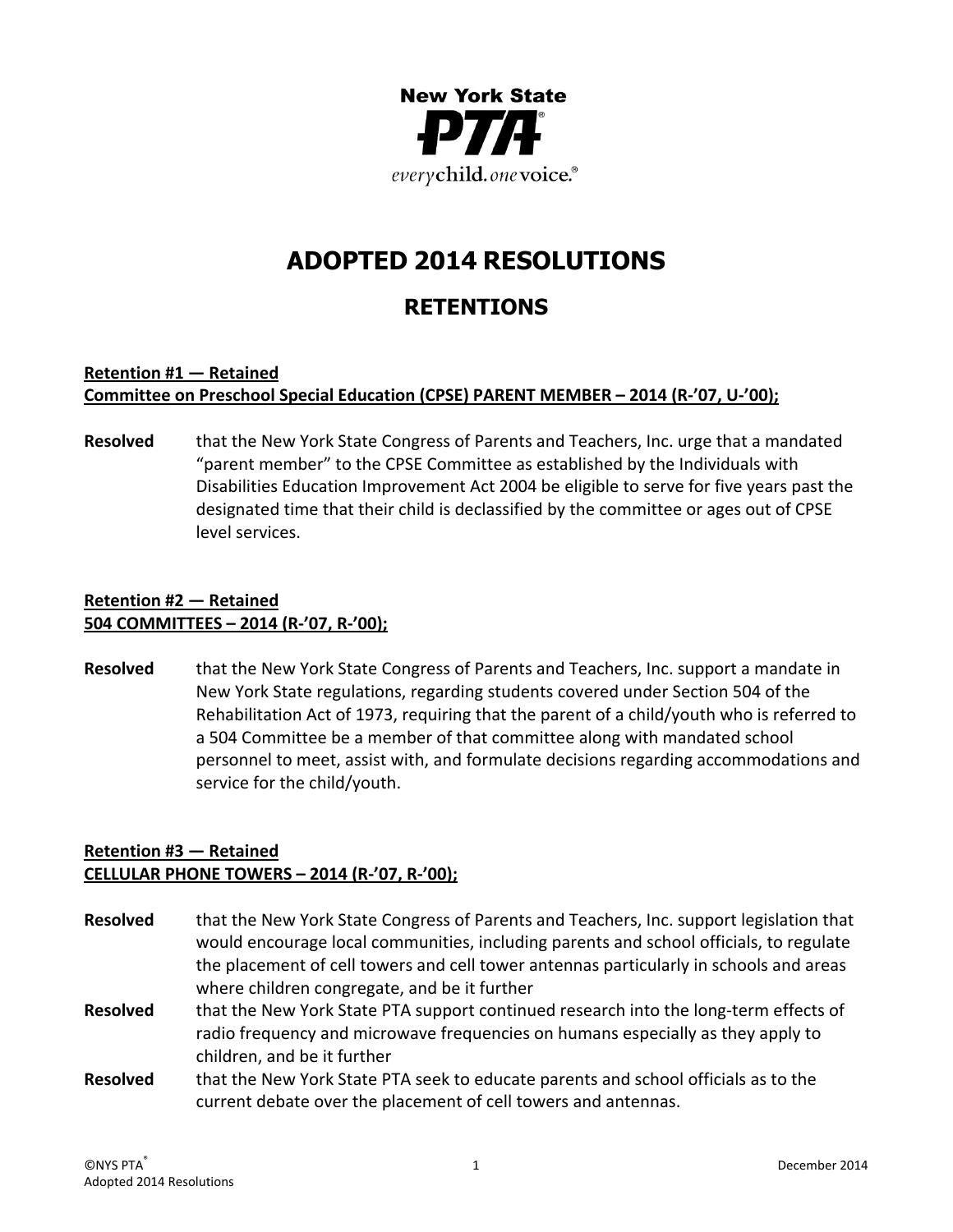## **Retention #4 — Retained SUPPLEMENTAL LOTTERY AID TO EDUCATION – 2014 (R‐'07, R‐'00, R‐'93, R‐'86);**

**Resolved** that the New York State Congress of Parents and Teachers, Inc. urge and support enforcement of existing legislation which would clearly provide 45% of the lottery proceeds as supplemental funds for education in addition to the allocated amount from the state's general revenues.

#### **Retention #5 — Retained PUPILS WITH SUPPORT SERVICE NEEDS – 2014 (R‐'07, R‐'00, R‐'93, U‐'86);**

- **Resolved** that the New York State Congress of Parents and Teachers, Inc. encourage Boards of Education to identify at-risk children and youth and provide needed services as already required by Commissioner's Regulations (CR), and be it further
- Resolved that the New York State PTA strongly support collaborative efforts with non-school agencies to provide services.

## **Retention #6 — Retained**

## **CHILDREN AND YOUTH IN POVERTY – 2014 (R‐'07, R‐'00, R‐'93, R‐'86);**

**Resolved** that the New York State Congress of Parents and Teachers, Inc. cooperate with agencies and organizations which advocate for children and youth in poverty, and be it further Resolved that the New York State PTA support local, state, and federal legislation to alleviate isolation of the socioeconomic disadvantaged through specific programs such as more available day care, flexible work hours for quality parenting, and other beneficial actions.

# **Retention #7 — Retained** DISCHARGING OF FIRE ARMS WITHIN SCHOOL AREAS - 2014 (R-'07, R-'00, R-'93, R-'86);

- **Resolved** that the New York State Congress of Parents and Teachers, Inc. seek and support legislation to amend section 265.35 of the NYS Penal Code to prohibit the discharge of firearms by any person other than exceptions listed in section 265.35 (of the NYS Penal Code) within one‐half mile of any school property; urge local communities to enact similar legislation, and be it further
- **Resolved** that the New York State PTA urge local cities, towns and villages to enact their own zoning ordinances which will not allow the discharge.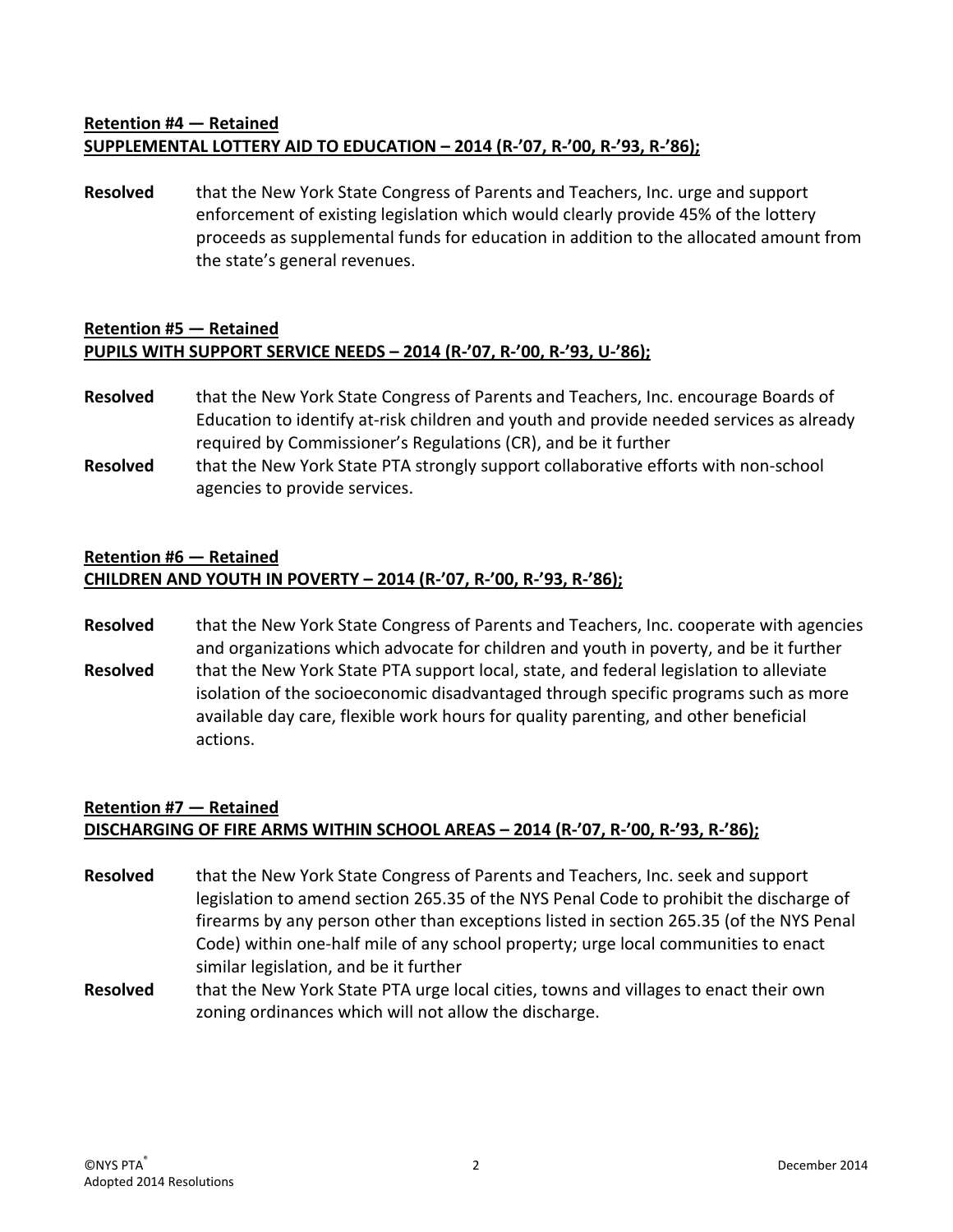# **Retention #8 — Retained PROTECTING CHILDREN AND YOUTH FROM THE INFLUENCE OF TOBACCO USE IN MOVIES – 2014 (R‐'07);**

**Resolved** that the New York State Congress of Parents and Teachers, Inc. endorse and support the four actions within the Smoke Free Movies Initiative, to: 1) rate new movies showing tobacco use "R" except if they reflect clear dangers or to portray a historical figure; 2) certify no payoffs or placements from the tobacco industry; 3) provide strong anti‐ smoking ads in any film with smoking; 4) stop identifying tobacco brands.

# **UPDATES**

#### **Update #1 — Adopted as presented DRUG TESTING IN SCHOOL DISTRICTS – 2014 (U‐'07, R‐'00, R‐'93, R‐'86);**

- **Resolved** that the New York State Congress of Parents and Teachers, Inc. oppose urinalysis testing for drugs for elementary and secondary students in schools, and be it further
- **Resolved** that the New York State PTA encourage school districts to develop alternative methods for addressing suspected substance use by students, using school personnel who are trained in substance abuse detection, and be it further
- **Resolved** that the New York State PTA encourage units and councils to work with school districts to establish partnerships with licensed substance abuse treatment and prevention agencies and seek funding for prevention, intervention, and "after-care" programs.

## **Update #2 — Adopted as presented INDOOR AIR QUALITY GUIDELINES FOR SCHOOLS – 2014 (U‐'07, R‐'00, R‐'93);**

**Resolved** that the New York State Congress of Parents and Teachers, Inc. support legislation and regulations that will reduce indoor air pollution and promote the highest, safest levels for indoor air quality levels in schools.

# **Update #3 — Adopted as presented**

#### **PROTECTION OF GROUNDWATER SUPPLIES – 2014 (U‐'07, R‐'00, R‐'93, R‐'86);**

- Resolved that the New York State Congress of Parents and Teachers, Inc. support protecting water recharge systems to maintain the natural filtering process to refresh underground aquifers, and be it further
- **Resolved** that the New York State PTA encourage and support the effective management of groundwater supplies through research programs to develop better techniquesfor protecting and conserving the resource and monitoring groundwater supply and quality, and be it further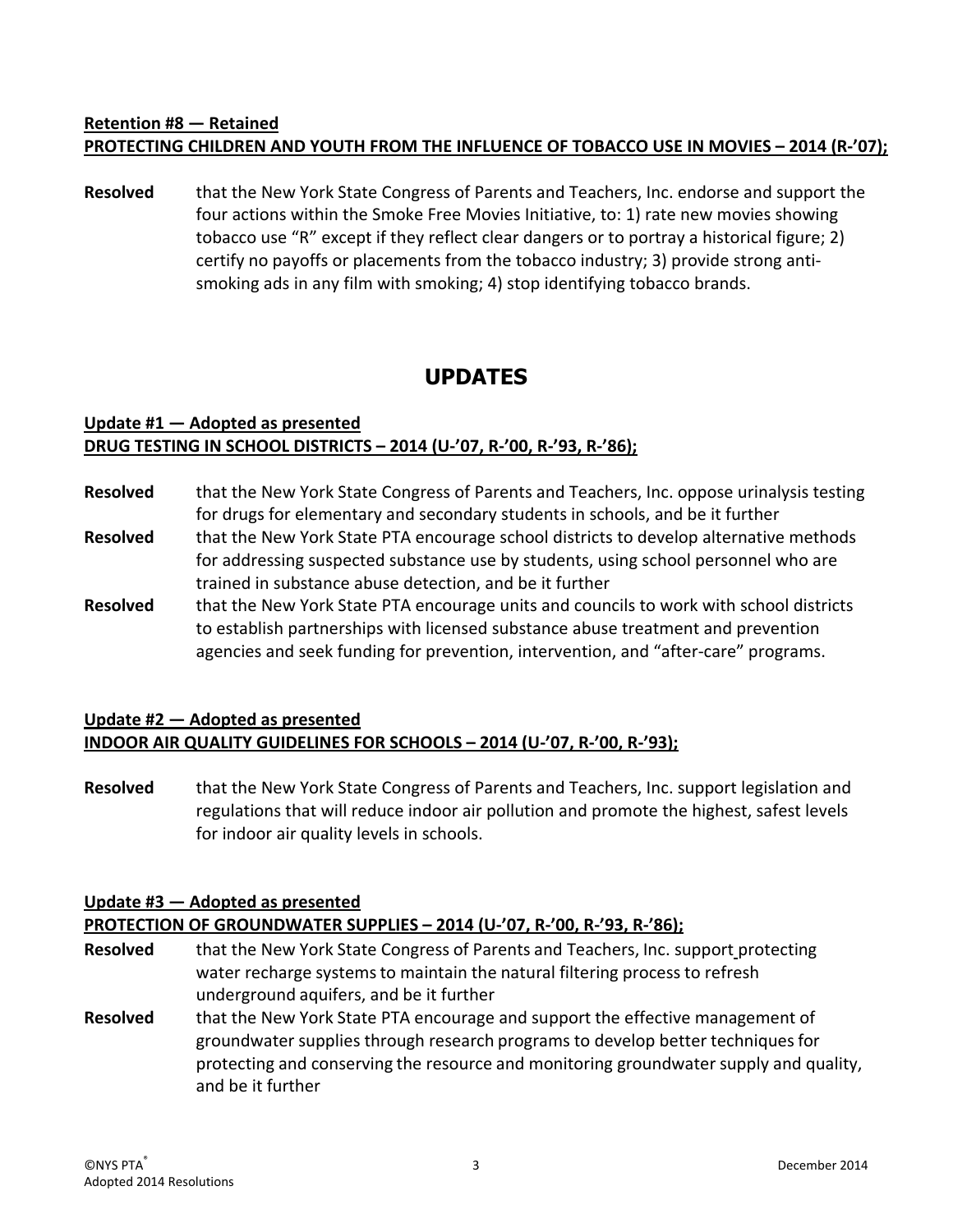**Resolved** that the New York State PTA encourage education of children and youth regarding the need for conservation and water management.

#### **Update #4 — Adopted as presented SOIL CONTAMINATION ON SCHOOL GROUNDS – 2014 (U‐'07, R‐'00, R‐'93, R‐'86);**

- **Resolved** that the New York State Congress of Parents and Teachers, Inc. support such efforts as to determine what levels of soil contamination by toxic substances are acceptable on school grounds, and be it further
- **Resolved** that the New York State PTA support legislation to designate levels of safety for all ground and soil contaminates on school grounds, and be it further
- **Resolved** that the New York State PTA support legislation to designate levels of acceptable exposure to children on school playgrounds and athletic fields, and be it further
- **Resolved** that the New York State PTA encourage existing agencies, such as the NYS Dept. of Health, Dept. of Environmental Conservation, and the Environmental Protection Agency (EPA), to determine immediate health risks and limits of safe contact for children and youth on all existing sites by encouraging the testing of soil for all toxic ground and soil contaminates, and be it further
- **Resolved** that if soil testing demonstrates contaminant levels exceeding safe or acceptable levels for human health or the environment, the affected areas should be immediately closed for use by the school community and fully remediated. Every effort should be made to ensure that the party (ies) responsible for contamination are held liable but cleanups should not be delayed while the party (ies) are identified.

## **Update #5 — Adopted as presented HERBAL CIGARETTES – 2014 (U‐'07, U‐'00);**

**Resolved** that the New York State Congress of Parents and Teachers, Inc. encourage local units and councils to educate parents and children and youth about the potential dangers of herbal cigarettes, including the Synthetic Cannabinoid Spice, and be it further **Resolved** that the New York State PTA urge the State Education Department to update school health curricula to include information on the dangers of smoking herbal cigarettes.

#### **Update #6 — Adopted as presented REASONABLE ACCESS TO FOOD DURING SCHOOL – 2014 (U‐'07, R‐'00, R‐'93);**

**Resolved** that the New York State Congress of Parents and Teachers, Inc. urge the State Education Department to revise Commissioner's Regulation 7 CRF, part 210 to give children and youth the same protection afforded to adults in the workforce and require school districts to provide all children and youth with access to lunch no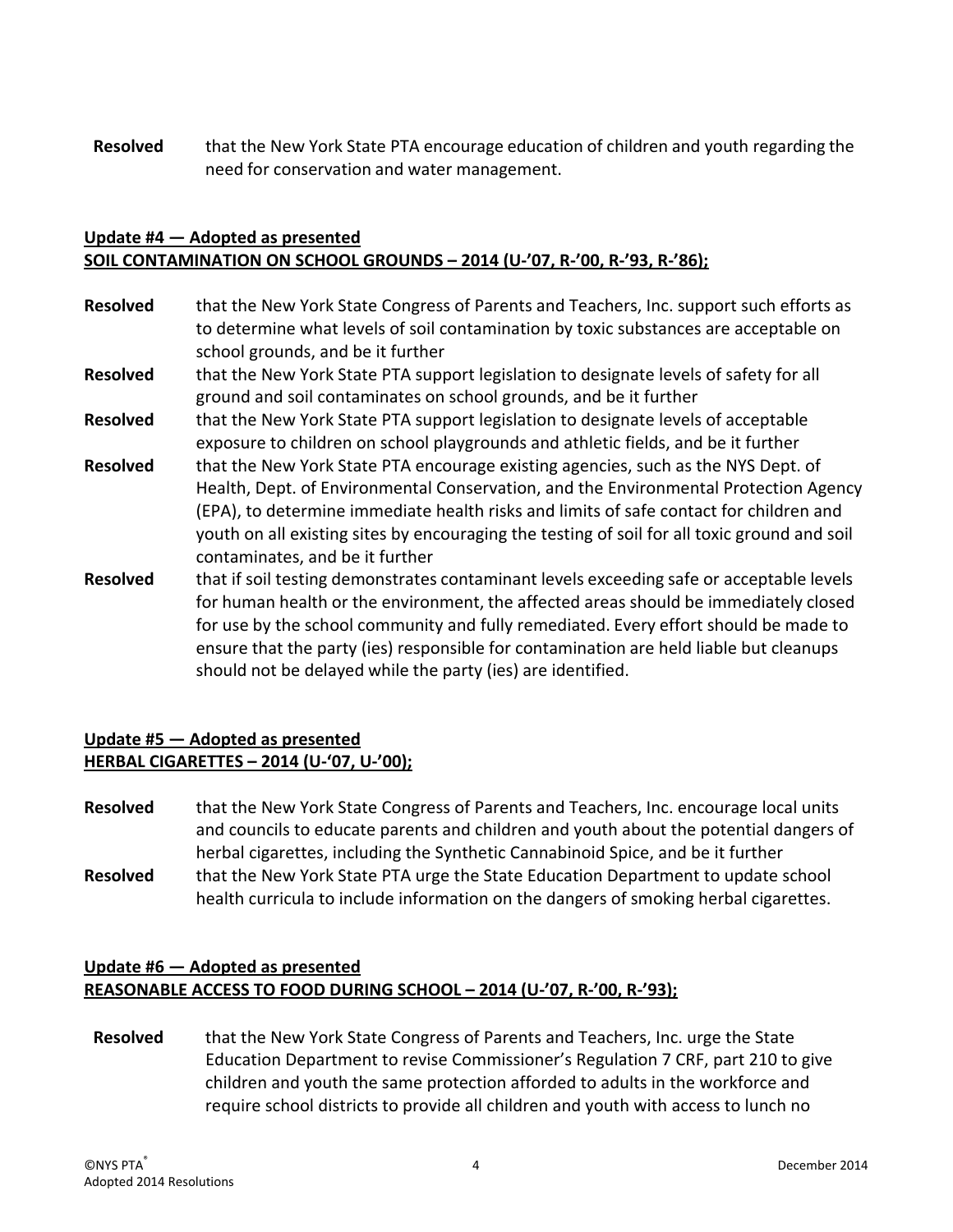earlier two and one half hours and no later than four hours after the start of the school day for each full day pupil attending pre‐kindergarten through grade twelve.

### **Update #7 — Adopted as presented ADOLESCENT PREGNANCY PREVENTION – 2014 (U‐'07, R‐'00, R‐'93, U‐'86);**

| <b>Resolved</b> | that the New York State Congress of Parents and Teachers, Inc. and its local units focus<br>on the prevention of unintended adolescent pregnancy, recognizing the need for<br>involving parents or persons in parental relationship and uniting their efforts with<br>school and community resources, and be it further |
|-----------------|-------------------------------------------------------------------------------------------------------------------------------------------------------------------------------------------------------------------------------------------------------------------------------------------------------------------------|
| <b>Resolved</b> | that the New York State PTA support implementation of health/family-life curricula in<br>every school, emphasizing the importance of the participation of parents or persons in<br>parental relationship to the student, and be it further                                                                              |
| <b>Resolved</b> | that the New York State PTA highlight and publish information about evidence- based<br>health and family life programs that achieve good results, and be it further                                                                                                                                                     |
| <b>Resolved</b> | that the New York State PTA support funding for school-based health clinics which will<br>provide comprehensive health care and counseling to adolescents and whatever<br>pregnancy prevention services deemed appropriate by the local community.                                                                      |

# **Update #8 — Adopted as presented REINSTATE AND RESTRUCTURE THE REGENTS COMPONENT RETESTING SYSTEM – 2014 (U‐'07);**

- **Resolved** that the New York State Congress of Parents and Teacher, Inc. urge the New York State Education Department to reinstate and restructure component retesting to: 1) include all curriculum areas in which regents exams are offered; and 2) be aligned with the Regents exams content and format, and be it further
- **Resolved** that the New York State PTA urge the New York State Education Department to simplify the component retesting program for easier access by: 1) scheduling component retests during all Regents exam periods, but not to conflict with other scheduled Regents exams; 2) allowing students with a score of at least 55, but not greater than 64, on a Regents exam to take a component retest; and 3) allowing students to sit for component retests regardless of grade level after receiving appropriate review in the component area.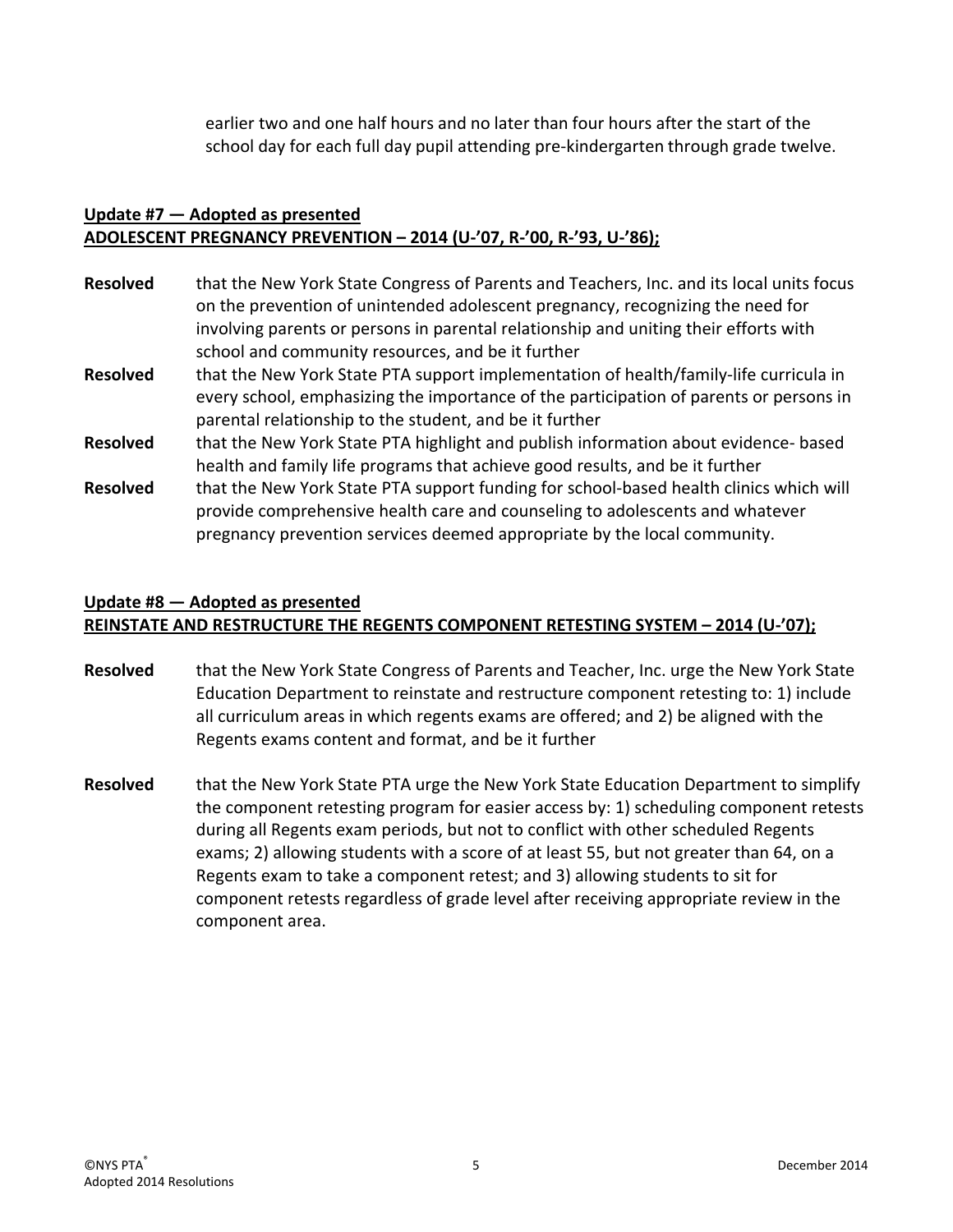# **NEW RESOLUTIONS**

#### **New Resolution #1 — Adopted as presented EDUCATION FOR HIPAA RIGHT TO PRIVACY AND HEALTH CARE PROXY – 2014**

| <b>Resolved</b> | that the New York State Congress of Parents and Teachers, Inc. urge educational<br>institutions to create and deliver programs and make information available<br>regarding HIPAA Privacy Laws and health care proxies to young adults, parents<br>and guardians, and be it further |
|-----------------|------------------------------------------------------------------------------------------------------------------------------------------------------------------------------------------------------------------------------------------------------------------------------------|
| <b>Resolved</b> | that the New York State PTA encourage educational institutions to make health<br>care proxy forms available to students upon turning 18, and be it further                                                                                                                         |
| <b>Resolved</b> | that the New York State PTA encourage PTA units and councils to educate parents<br>and school districts about the HIPAA Law and the importance of proper<br>management of a young adult's right to privacy, and be it further                                                      |
| <b>Resolved</b> | that this resolution be forwarded to National PTA for consideration at its convention.                                                                                                                                                                                             |

#### **New Resolution #2 — Adopted as presented ELECTRONIC CIGARETTES AND YOUTH – 2014**

| <b>Resolved</b> | that the New York State Congress of Parents and Teachers, Inc. urge the Food and Drug<br>Administration (FDA) to issue regulations that will address the manufacturing,<br>ingredients, advertising, marketing and sale of electronic cigarettes, and be it further |
|-----------------|---------------------------------------------------------------------------------------------------------------------------------------------------------------------------------------------------------------------------------------------------------------------|
| <b>Resolved</b> | that the New York State PTA seek and support legislation that would prohibit the use of e-<br>cigarettes in public places, and be it further                                                                                                                        |
| <b>Resolved</b> | that the New York State PTA urge its units and councils to educate youth, parents,<br>school boards and local officials on the dangers of e-cigarettes, and be it further                                                                                           |
| <b>Resolved</b> | that this resolution be forwarded to National PTA for consideration at its convention.                                                                                                                                                                              |